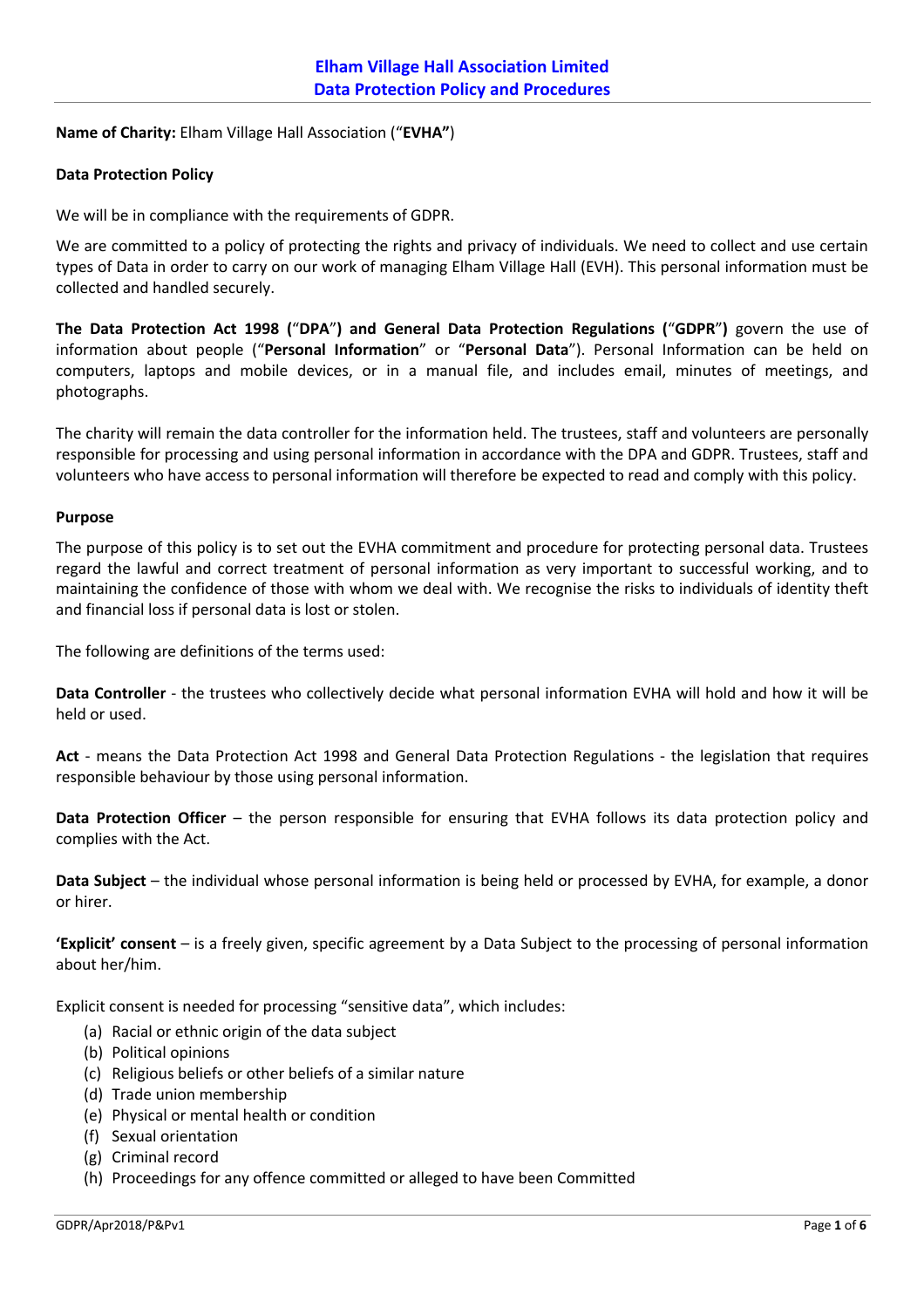**The Information Commissioner's Office (ICO)** - the ICO is responsible for implementing and overseeing the DPA and GDPR.

**Processing** – means collecting, amending, handling, storing or disclosing personal information.

**Personal Information** – information about living individuals that enables them to be identified – e.g. names, addresses, telephone numbers and email addresses. It does not apply to information about organisations, companies and agencies but applies to named persons, such as individual volunteers.

## **The Data Protection Act**

This contains 8 principles for processing personal data with which we must comply.

Personal data:

- 1. Shall be processed fairly and lawfully and, in particular, shall not be processed unless specific conditions are met,
- 2. Shall be obtained only for one or more of the purposes specified in the Act, and shall not be processed in any manner incompatible with that purpose or those purposes,
- 3. Shall be adequate, relevant and not excessive in relation to those purpose(s).
- 4. Shall be accurate and, where necessary, kept up to date,
- 5. Shall not be kept for longer than is necessary,
- 6. Shall be processed in accordance with the rights of data subjects under the Act,
- 7. Shall be kept secure by the Data Controller who takes appropriate technical and other measures to prevent unauthorised or unlawful processing or accidental loss or destruction of, or damage to, personal information,
- 8. Shall not be transferred to a country or territory outside the European Economic Area unless that country or territory ensures an adequate level of protection for the rights and freedoms of data subjects in relation to the processing of personal information.

**Our Procedure** for complying with GDPR is as follows: -

All Trustees & Management Committee members who collect and / or store personal information shall be aware of their responsibilities within the requirements of the GDPR.

The EVHA procedure is based on a document issued by Action for Communities in Rural Kent ("**ACRK**").

## **Applying the Data Protection Act within EVHA**

We will let people know why we are collecting their data, which is for the purpose of managing the hall, its hirings and finances. It is our responsibility to ensure the data is only used for this purpose. Access to personal information will be limited to trustees, staff and volunteers.

## **Correcting Data**

Individuals have a right to make a Subject Access Request ("**SAR**") to find out whether the charity holds their personal data, where, what it is used for and to have data corrected if it is wrong, to prevent use which is causing them damage or distress, or to stop marketing information being sent to them. Any SAR must be dealt with within 30 days.

Steps must first be taken to confirm the identity of the individual before providing information, requiring both photo identification e.g. passport and confirmation of address e.g. recent utility bill, bank or credit card statement.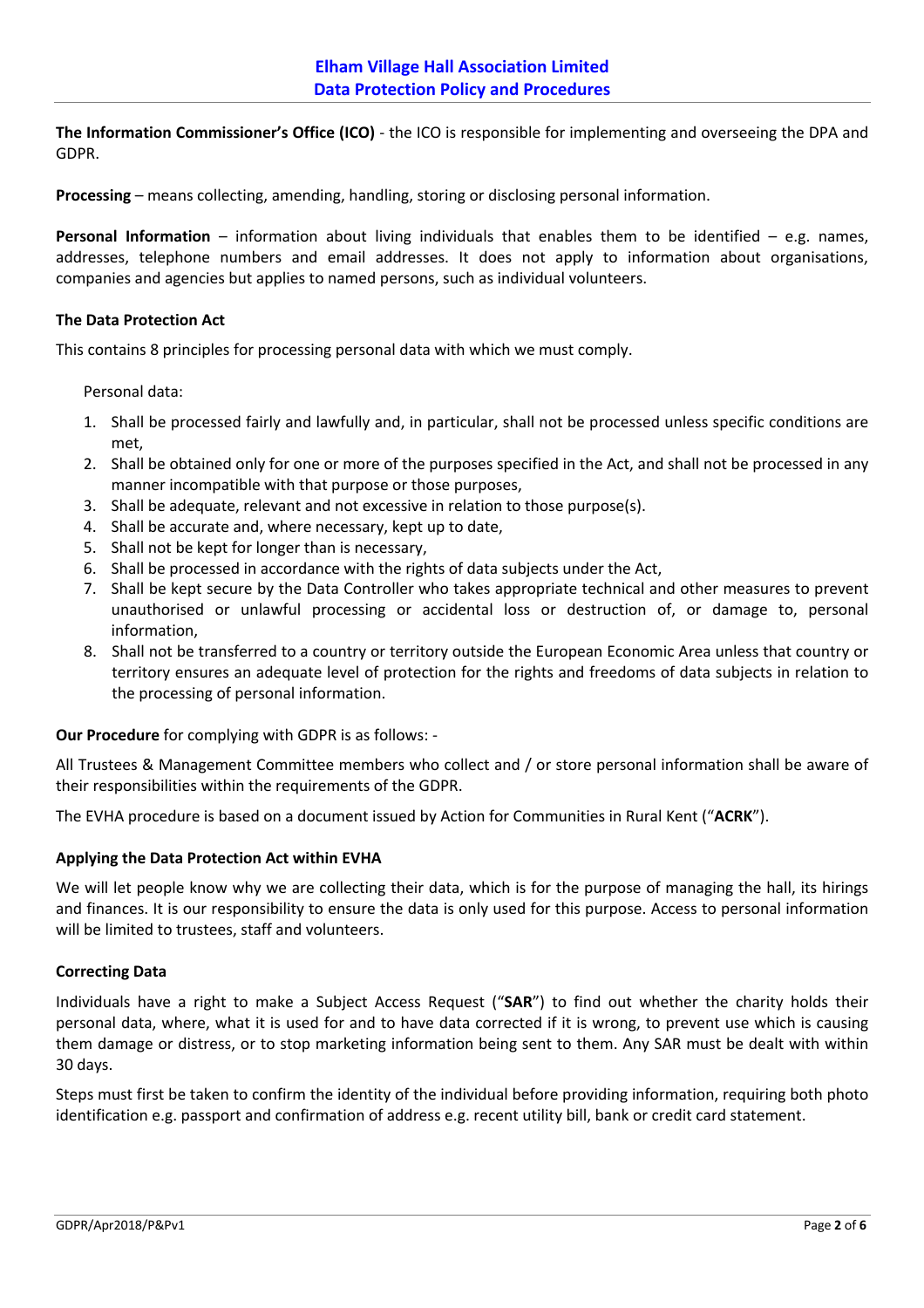# **Responsibilities**

EVHA is the Data Controller under the Act, and is legally responsible for complying with Act, which means that it determines what purposes personal information held will be used for.

The management committee will take into account legal requirements and ensure that it is properly implemented, and will, through appropriate management, strict application of criteria and controls:

- a) Collect and use information fairly.
- b) Specify the purposes for which information is used.
- c) Collect and process appropriate information, and only to the extent that it is needed to fulfil its operational needs or to comply with any legal requirements.
- d) Ensure the quality of information used.
- e) Ensure the rights of people about whom information is held, can be exercised under the Act.

## **These include:**

- i) The right to be informed that processing is undertaken.
- ii) The right of access to one's personal information.
- iii) The right to prevent processing in certain circumstances, and
- iv) the right to correct, rectify, block or erase information which is regarded as wrong information.
- f) Take appropriate technical and organisational security measures to safeguard personal information,
- g) Ensure that personal information is not transferred abroad without suitable safeguards,
- h) Treat people justly and fairly whatever their age, religion, disability, gender, sexual orientation or ethnicity when dealing with requests for information,
- i) Set out clear procedures for responding to requests for information.

All trustees, staff and volunteers are aware that a breach of the rules and procedures identified in this policy may lead to action being taken against EVHA.

## **The Data Protection Officer on the management committee is the Company Secretary, who is currently: -**

Tony Rossi

## **Contact Details**:

**Tel:** 01303 840 606. **Email:** tony-rossi@outlook.com

# **The Data Protection Officer will be responsible for ensuring that the policy is implemented and will have overall responsibility for:**

- a) Everyone processing personal information understands that they are contractually responsible for following good data protection practice
- b) Everyone processing personal information is appropriately trained to do so
- c) Everyone processing personal information is appropriately supervised
- d) Anybody wanting to make enquiries about handling personal information knows what to do
- e) Dealing promptly and courteously with any enquiries about handling personal information
- f) Describe clearly how the charity handles personal information
- g) Will regularly review and audit the ways it holds, manages and uses personal information
- h) Will regularly assess and evaluate its methods and performance in relation to handling personal information.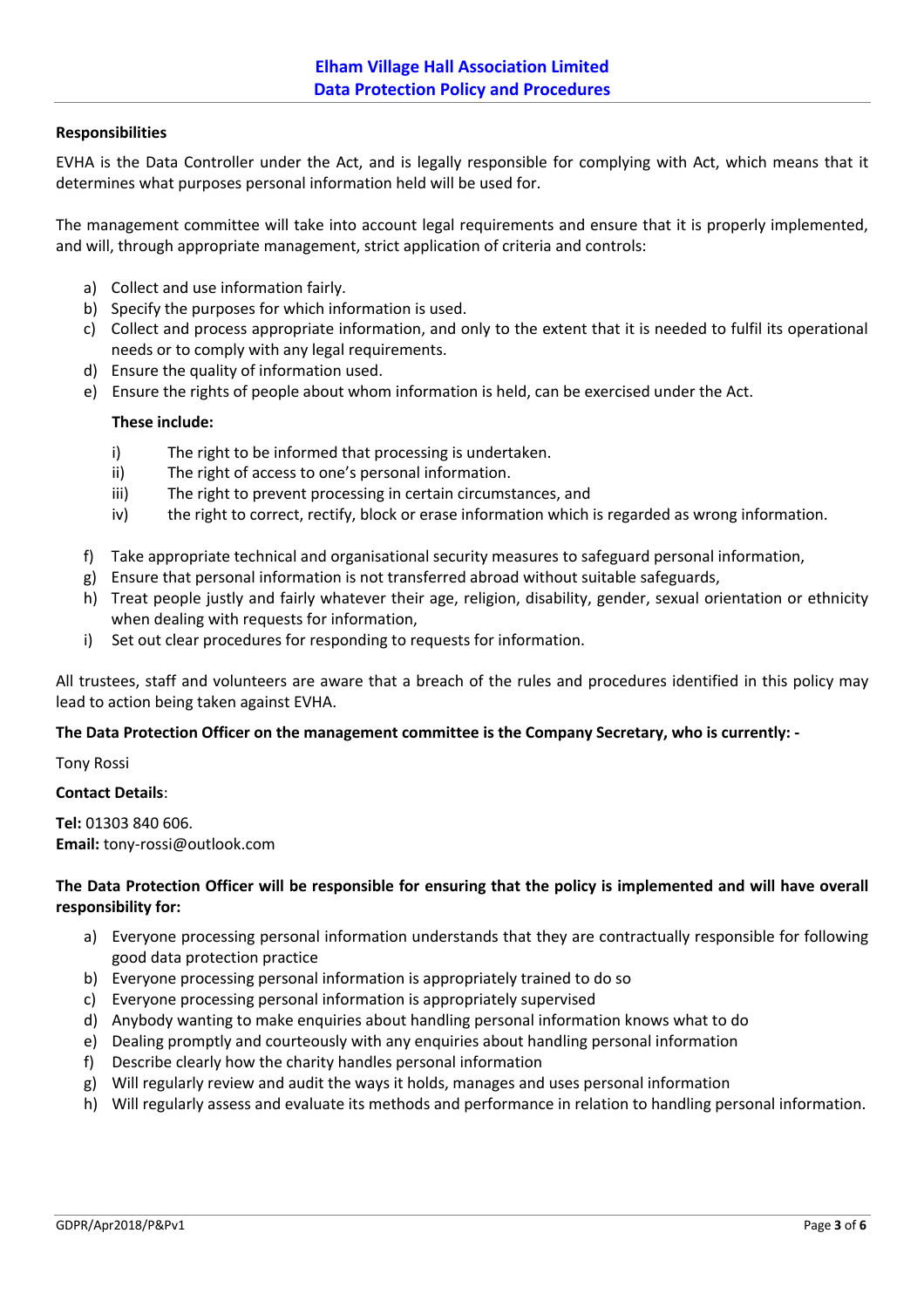This policy will be updated as necessary to reflect best practice in data management, security and control and to ensure compliance with any changes or amendments made to the DPR or GDPR.

In case of any queries or questions in relation to this policy please contact the Data Protection Officer.

## **Procedures for Handling Data & Data Security**

EVHA has a duty to ensure that appropriate technical and organisational measures and training are taken to prevent:

- Unauthorised or unlawful processing of personal data
- Unauthorised disclosure of personal data
- Accidental loss of personal data

All trustees, staff and volunteers must therefore ensure that personal data is dealt with properly no matter how it is collected, recorded or used. This applies whether or not the information is held on paper, in a computer or recorded by some other means e.g. tablet or mobile phone.

Personal data relates to data of living individuals who can be identified from that data and use of that data could cause an individual damage or distress. This does not mean that mentioning someone's name in a document comprises personal data; however, combining various data elements such as a person's name and salary or religious beliefs etc. would be classed as personal data, and falls within the scope of the DPA. It is therefore important that all staff consider any information (which is not otherwise in the public domain) that can be used to identify an individual as personal data and observe the guidance given below.

## **Privacy Notice and Consent Policy**

The privacy notice and consent policy are as follows:

Elham Village Hall Association Limited uses personal data for the purposes of managing the hall, it's bookings and finances, operations & marketing events at the hall and its fundraising activities. Data may be retained for up to 7 years for accounts purposes & for longer when required by the hall's insurers or other statutory bodies. If you would like to find out more about how we use personal data or want to see a copy of the information we hold, please contact the Association's Company Secretary.

Unless required by statute or appropriate regulatory bodies, the Association does not share your data with third parties.

Consent forms will be stored by the Company Secretary in a securely held electronic or paper file.

## **Operational Guidance**

## **Email:**

All trustees, staff and volunteers should consider whether an email (both incoming and outgoing) will need to be kept as an official record. If the email needs to be retained it should be saved into the appropriate folder or printed and stored securely.

Remember, emails that contain personal information no longer required for operational use, should be deleted from the personal mailbox and any "deleted items" box.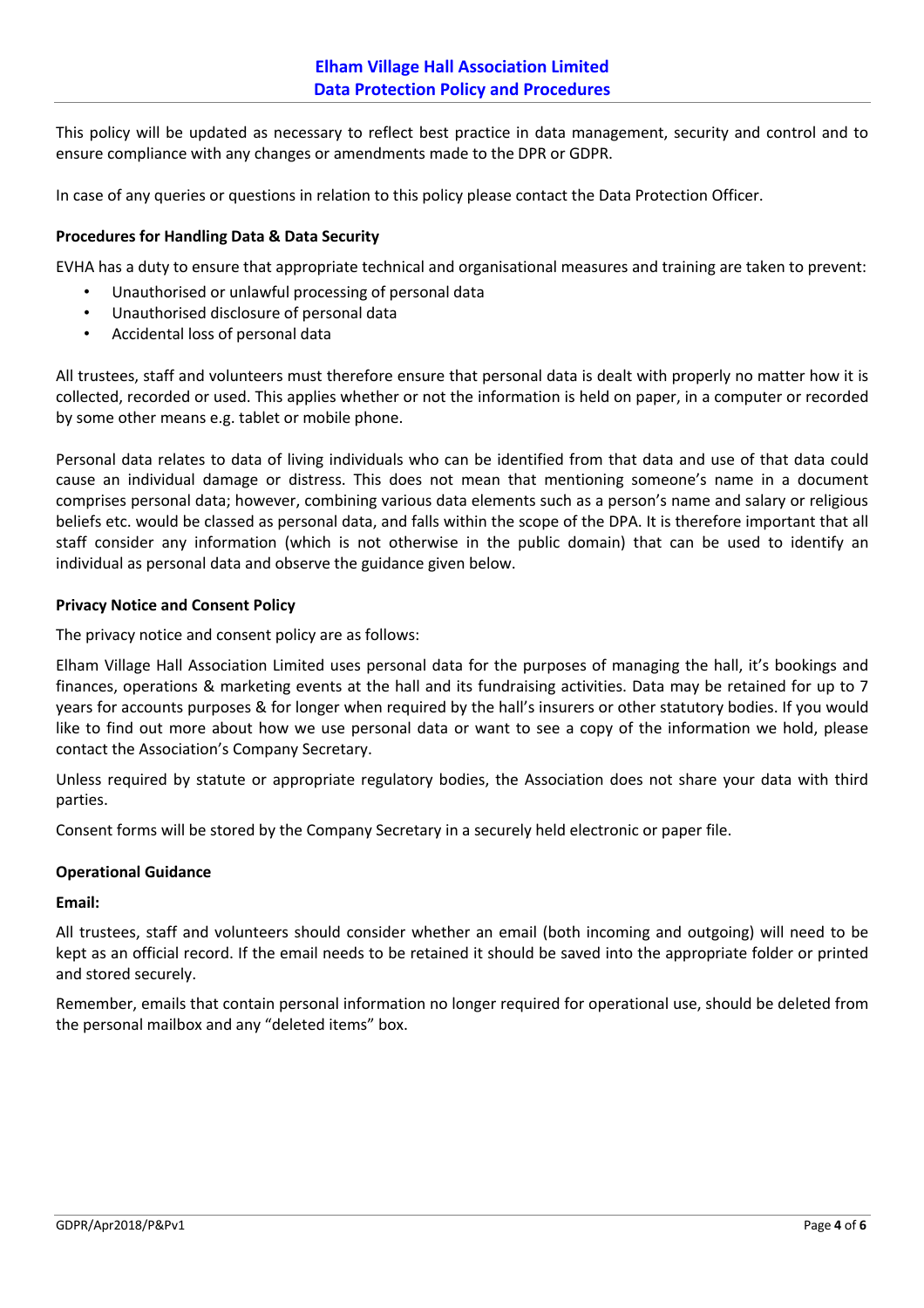# **Phone Calls:**

Phone calls can lead to unauthorised use or disclosure of personal information and the following precautions should be taken:

- Personal information should not be given out over the telephone unless you have no doubts as to the caller's identity and the information requested is innocuous.
- If you have any doubts, ask the caller to put their enquiry in writing.
- If you receive a phone call asking for personal information to be checked or confirmed be aware that the call may come from someone impersonating someone with a right of access.

## **Laptops and Portable Devices:**

All laptops and portable devices that hold data containing personal information must be protected with a suitable encryption program (password).

Ensure your laptop is locked (password protected) when left unattended, even for short periods of time. When travelling in a car, make sure the laptop is out of sight, preferably in the boot.

If you have to leave your laptop in an unattended vehicle at any time, put it in the boot and ensure all doors are locked and any alarm set.

Never leave laptops or portable devices in your vehicle overnight.

Do not leave laptops or portable devices unattended in restaurants or bars, or any other venue.

When travelling on public transport, keep it with you at all times, do not leave it in luggage racks or even on the floor alongside you.

## **Data Security and Storage:**

Store as little personal data as possible on your computer or laptop; only keep those files that are essential. Personal data received on disk or memory stick should be saved to the relevant file on the server or laptop. The disk or memory stick should then be securely returned (if applicable), safely stored or wiped and securely disposed of.

Always lock (password protect) your computer or laptop when left unattended.

#### **Passwords:**

Do not use passwords that are easy to guess. All your passwords should contain both upper and lower-case letters and preferably contain some numbers. Ideally passwords should be 6 characters or more in length.

## Protect Your Password:

Common sense rules for passwords are:

- do not give out your password
- Do not write your password somewhere on your laptop
- Do not keep it written on something stored in the laptop case.

#### **Data Storage:**

Personal data will be stored securely and will only be accessible to authorised volunteers or staff.

Information will be stored for only as long as it is needed or required by statute and will be disposed of appropriately. For financial records this will be up to 7 years. For employee records see below. Archival material such